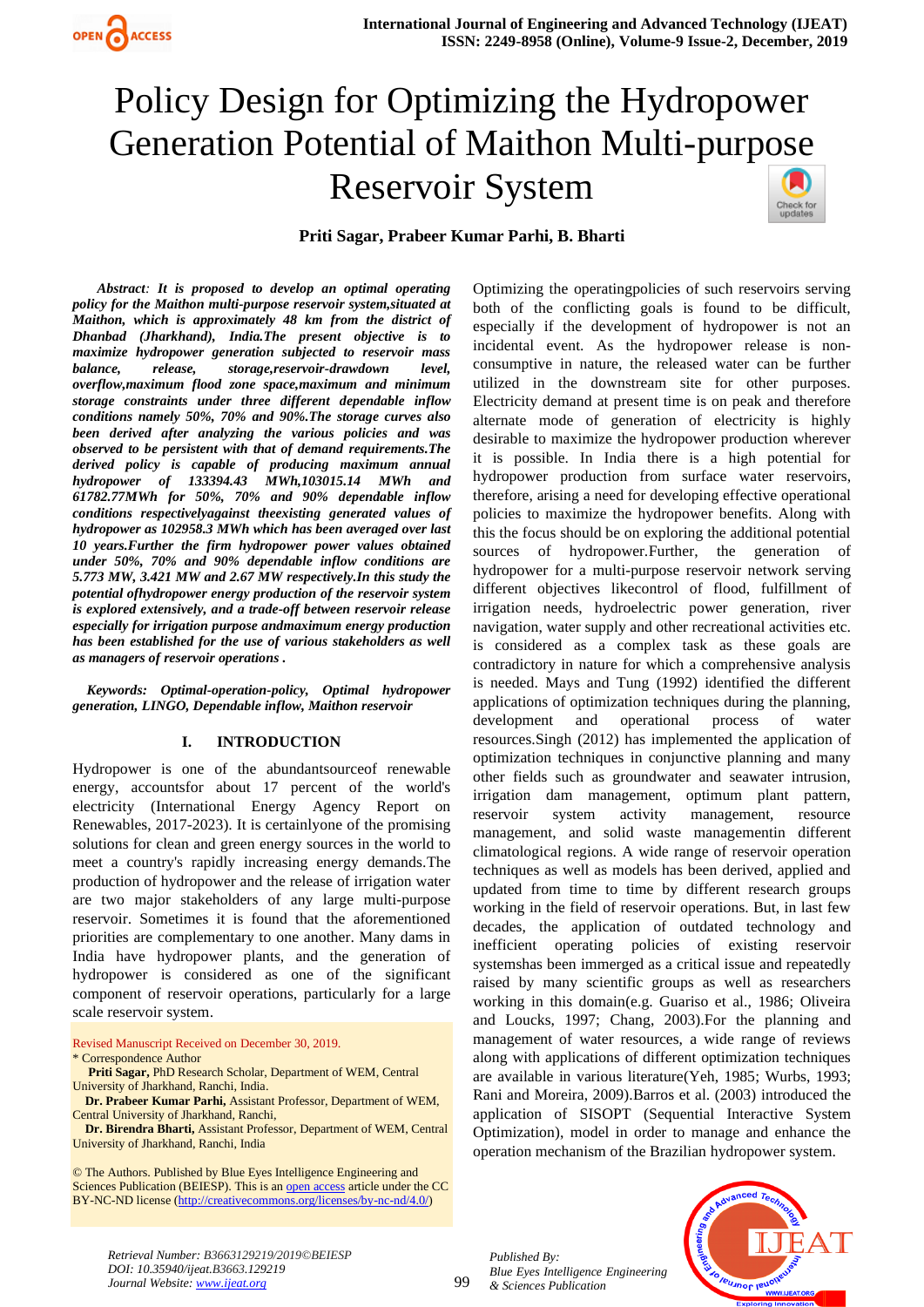The basic model was devised using the Non-linear programming (NLP) model.Majumdar and Nirmala (2007) applied a stochastic optimization tool namely Bayesian Stochastic Dynamic Programming (BSDP) tool to the Stage IKalinadi Hydroelectric Project (KHEP), in the state of Karnataka, India, for hydropower generation by taking into consideration the forecast uncertainty along with uncertainty in inflow.Liu et al. (2008) applied anintegrated approach in order to solve the problem of multi objective reservoir systemby combining linear approximation method to the STHOS(Short Term Hydropower Optimal Scheduling). Theproposed modelin this study was found to be efficient enough in handling the complexity of the objectives and constraints of STHOS model.Moosavian et al. (2008) developed a multi-objective optimization model based on non-linearprogramming model and applied to serial and parallel hydroelectric power plants in order to find out the optimal annual scheduling for control of power generation. Barros et al. (2009) presentedthe application of HIDROTERM DSS (Hydrothermal Decision Support System) system to the Itaipu hydropower plant in order to analyze theupstream storage reservoir's impact onthe generation of the hydroelectric power.HIDROTERM DSS is basically an optimization model and based on NLP (Non Linear Programming) Model. Asignificant impact on the hydropower production of Itaipu hydropower plant was noted because of the upstream storage reservoir.Arunkumar and Jothiprakash(2012) optimized the Koyna reservoir operation policies to maximizethe hydroelectric power generation of the reservoir system, by employing the NLP (Non Linear Programming) model. In this study three different dependable inflow scenarios were choosen in order to analyze the hydropower production potential of the reservoir. Sharif and Swamy (2014) presented the LINGO (Language for Interactive General Optimizer) model's development and application to optimize the operating policy of a multi-purpose reservoir network. Inthis studythe basic problem of four reservoir (Larson, 1968) incorporating linearobjective function and a reformed problem with nonlinear objective function were explained and solved by employing the LINGO based interface. The performance of the LINGO model was evaluated and comparedby solving both the problems using Discrete Differential Dynamic Programming (DDDP) also. Results showed that over the DDDP model, the LINGO model was found to be more resilient and remarkable in terms of execution time. An additionalasset of the LINGO model is that it can be applied to anynetwork of reservoirs with minimal variation.M.H. et al. (2016) presented a case study of Mahadhayi River Project Karnataka for the maximization of the net benefits in the system from power generation and the release pattern that to be adopted in order to maximize energy generation subject to various constraints.Parsa et al. (2017) applied LINGO software packagefor the calculation of maximum volume of the Karun-IV reservoir system. The results of this study showed a very good compliance with optimal values and historical observations.Anand et al. (2018) optimized the Ganga river basin's operating policy by applying the integrated framework of Genetic Algorithm (GA) and SWAT (Soil and Water Assessment Tool) model.This study wascarried out to minimize the yearly sum of square deviation from desired storage capacity and the releaserequired for irrigation purposes.The results of this study showed that, the operational policies derived using

Genetic Algorithm were found to bemore promising and viable compared to that of policies derived using SWAT model.Even though various techniques are available for the domain of reservoir optimization, the nonlinearity in objective functions and constraints makes the process of optimizing operational policies for hydropower generation an intricate task. Although, a large number of computational programming techniques as well as hydrological models have been developed by various researchers in order to find out the best operating policies for water resources system, a standard approachthat can handle problems in their general form has not yet been established. Most of these techniques work satisfactorily on the issues for which they are being developed and bounded to either some specific constraints boundary or some time frame or space frame.Hence, the present study has been carried out to optimize the hydropower generation of a multipurpose reservoir system, while meeting all other demands (domestic, industrial, irrigation and environmental flow etc.) by the reservoir simultaneously at different dependable inflow conditions, using the software package LINGO (Language for Interactive General Optimizer),which is not available in the literatures till now. The above developed model could be further extended to optimize power output for another water reservoir system in future also.

## **II. MATERIALS AND METHODS**

#### *A.Study Area*

Maithon multi- purpose reservoir system issituated at Maithon, which is at the radial distance of 48 km from the district of Dhanbad (Jharkhand), India. The reservoir is built on the River Barakar, a tributary of Damodar River, catchment area of 6294 km2.It is 4789.0176 m (15,712 ft)long and 50.292 m(165 ft.) high.The prime motive behind the construction of this dam was flood control and hydropower generation for the states of Jharkhand and West Bengal.In India the river Damodar has been categorized as a seasonal river, as 82% of the total storage is filled up by rainfall during the monsoon season (July to September).During filling period (1st June to 31st October) of the reservoir, rainwater is get accumulated in the reservoir and is used for irrigation purpose, hydroelectric power generation and other recreational activities by the downstream areas of Burdwan.Fig. 1 describes the details of Damodar Basin.



**Fig.1. Index Map of Damodar Basin**

(*\*Source: Damodar Valley Reservoir Regulation Manual(2017))*



*Retrieval Number: B3663129219/2019©BEIESP DOI: 10.35940/ijeat.B3663.129219 Journal Website[: www.ijeat.org](http://www.ijeat.org/)*

*Published By:*

*& Sciences Publication*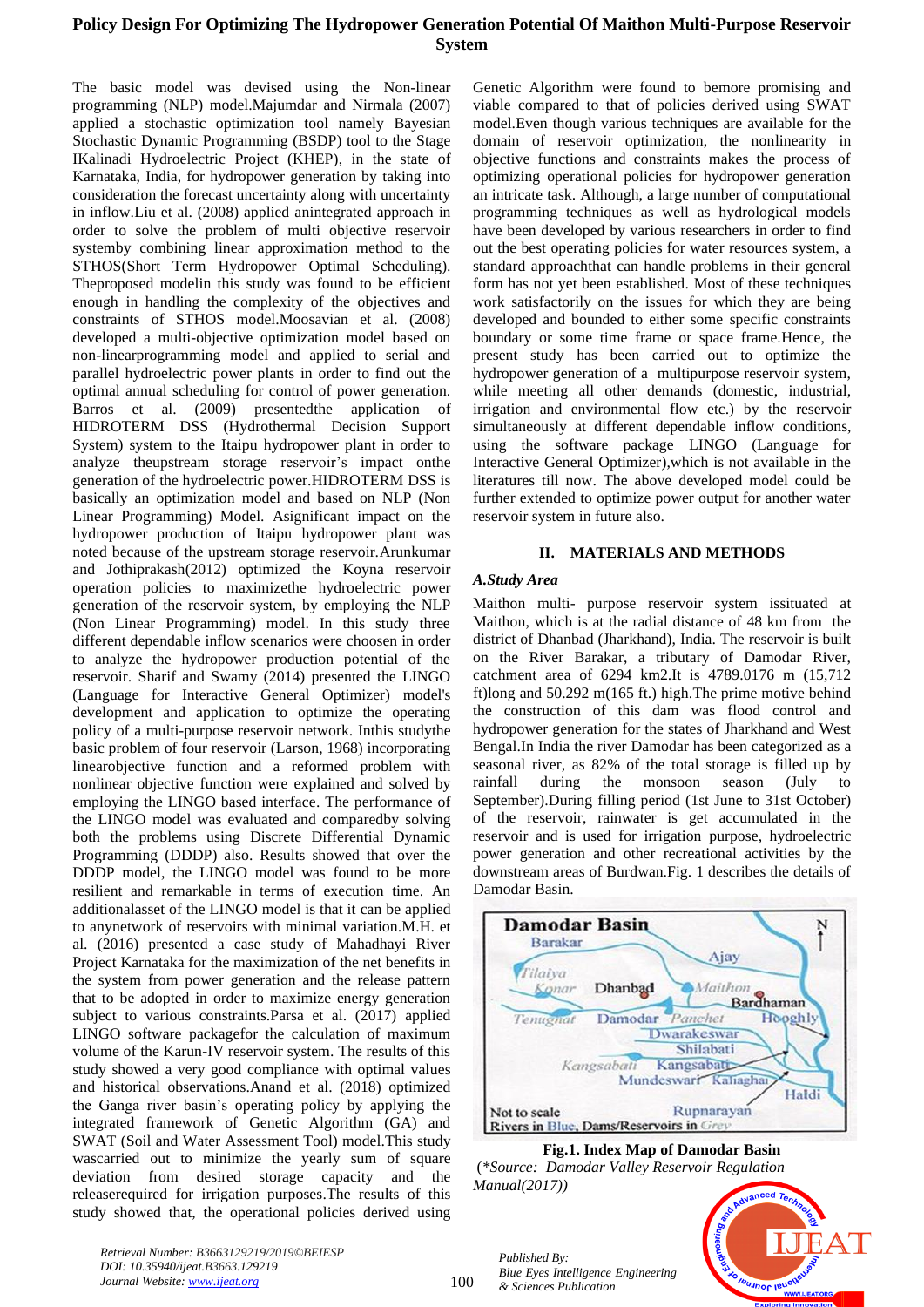

Maithon Hydroelectricity Power Station (MHPS) is situated on the river Barakar which is 12.9 km (approx.) above its convergence with Damodarriver, near the frontier of Burdwan district (West Bengal) and dhanbad district (Jharkhand). MHPS is installed 100 feet below the water level in the left bank of the river Damodar, making it the first of its kind in India. The total hydropower generating capacity of the power station is 60 MW with 3 units of 20 MW each. Table-I shows the salient features of Maithon Dam.

|  |  |  | <b>Table- I: Salient Features of Maithon Dam</b> |  |
|--|--|--|--------------------------------------------------|--|
|--|--|--|--------------------------------------------------|--|

| <b>Particulars</b>                                    | <b>Maithon Dam</b>              |
|-------------------------------------------------------|---------------------------------|
| Name of River                                         | Barakar                         |
|                                                       |                                 |
| Location                                              | Lat: $23°47'$ N.                |
|                                                       | Long: $86^\circ$ 49 $\degree$ E |
| Drainage Area (Sq. km)                                | 62937.7                         |
| $MDDL$ (m.)                                           | 132.588                         |
| Conservation Level (m)                                | 146.304                         |
| Max. Flood Control Level (m)                          | 150.876                         |
| Water Surface Area at Max Flood Control Level (Sq.km) | 99.63                           |
| Capacity at Max. Flood Control Level (MCM)            | 868.039                         |
| Power Output                                          | $3\times20$ mw                  |
| Type of Turbine                                       | Horizontal shaft Francis        |
|                                                       |                                 |

*\*Source: Damodar Valley Reservoir Regulation Manual(2017)*

## *B. Model Description*

In this paper a LINGO (Language for Interactive General Optimizer) based integrated framework has been presented for maximum hydropower generation and water release for various usesof the Maithon multi-purpose reservoir system.This integrated framework is very easy to work on, as it integrates the three fundamental layers viz. Base layer, co-ordination layer & user layer into one framework which requires very basic knowledge of mathematical modeling with no or negligible experience required. The same framework can be implemented to other hydel power stations with negligible effort because of it's unique feature of simple Decision Support System (DSS). LINGO provides very user friendly features viz. multi-threading capability and vast model solving capability for its users (Si, et al., 2018).Using this framework, the hydropower generation of Maithon dam is evaluated and optimizedduring the periodof 1981 to 2016.

## *C. Model Formulation*

The true potential of a hydel power plant is basically determined by two main factors, hydraulic head availability and the rate of flow through the turbine. Mr. Loucks et al. (1981) explained about hydel power generation from a reservoir mainly depends on installed capacity of plant, flow rate through the turbine, number of hours being operated and average effective storage head. Thus, for any "t" time period, the hydel power production (HPt) (Vedula and Mujumdar; 2005) in terms of MWh/year is given as:

 $HP_t = \sum_{t=1}^{12} [0.001 \times 2725 \times \eta \times ((\frac{H_t + H_{t+1}}{2})$  $\frac{n_{t+1}}{2}$ ) × R<sub>t</sub>)(1.1)

Where HP<sub>t</sub>isthe monthly hydropower production through the reservoir,  $\eta$  is combined turbine and generation efficiency of the plant,  $H_t$  is the head available to the turbine at the beginning of the month 't', $H_{t+1}$  is the head available to the turbine at month-end "t" or upcoming month's beginning " $t+1$ ",  $R_t$  is the release made through the penstock.

The main purpose of this study is to maximize the hydel power generation of powerhouseon monthly basis. It is expressed as:

Maximize(Z)= $\sum_{t=1}^{12}$ [ HP<sub>t</sub>](1.2)

Where, HP<sub>t</sub> is the monthly hydropower production through the reservoir during "t" time-period and is in the terms of Mega-Watt-hour (MWh). The objective function mentioned above is subjected to various constraints.

The head availability in the reservoir should always be greater than or equal to the least drawdown level of the powerplant for the generation of electricity for any "t" time period. This can also be put in below equation:

 $H_t \geq M D D L_t$ , for all t = 1, 2..., 12(1.3)

Where,  $H_t$  is the average head (in meter) available in the reservoir and MDDL is the power plant's minimum drawdown level during "t" time period.

The head-storage co-relation of the reservoirfor any time period "t" can be established using following arithmetical relationship:

 $H<sub>t</sub>= m *S<sub>t</sub>+C(1.4)$ 

The reservoir storage  $(S_t)$  at any time period "t" should be between the range of minimum storage  $(S_{min})$ capacity and maximum storage  $(S_{\text{max}})$  capacity of the reservoir. Thestorage constraint has been specified as:

# $S_{MIN} \le S_t \le S_{MAX}$ ,  $t = 1, 2, ..., (1.5)$

Where,  $S_{MIN}$  is the reservoir's minimum storage capacity,  $S_t$ is the reservoir's live storage capacity during any "t" time period and Smax is the reservoir's maximum storage capacity. While optimizingthe reservoir operation the problem of overflow comes into scenario once the maximum storage defined level of the reservoir surpasses. The constraint in mathematical form is:

*Published By: Blue Eyes Intelligence Engineering & Sciences Publication* 



*Retrieval Number: B3663129219/2019©BEIESP DOI: 10.35940/ijeat.B3663.129219 Journal Website[: www.ijeat.org](http://www.ijeat.org/)*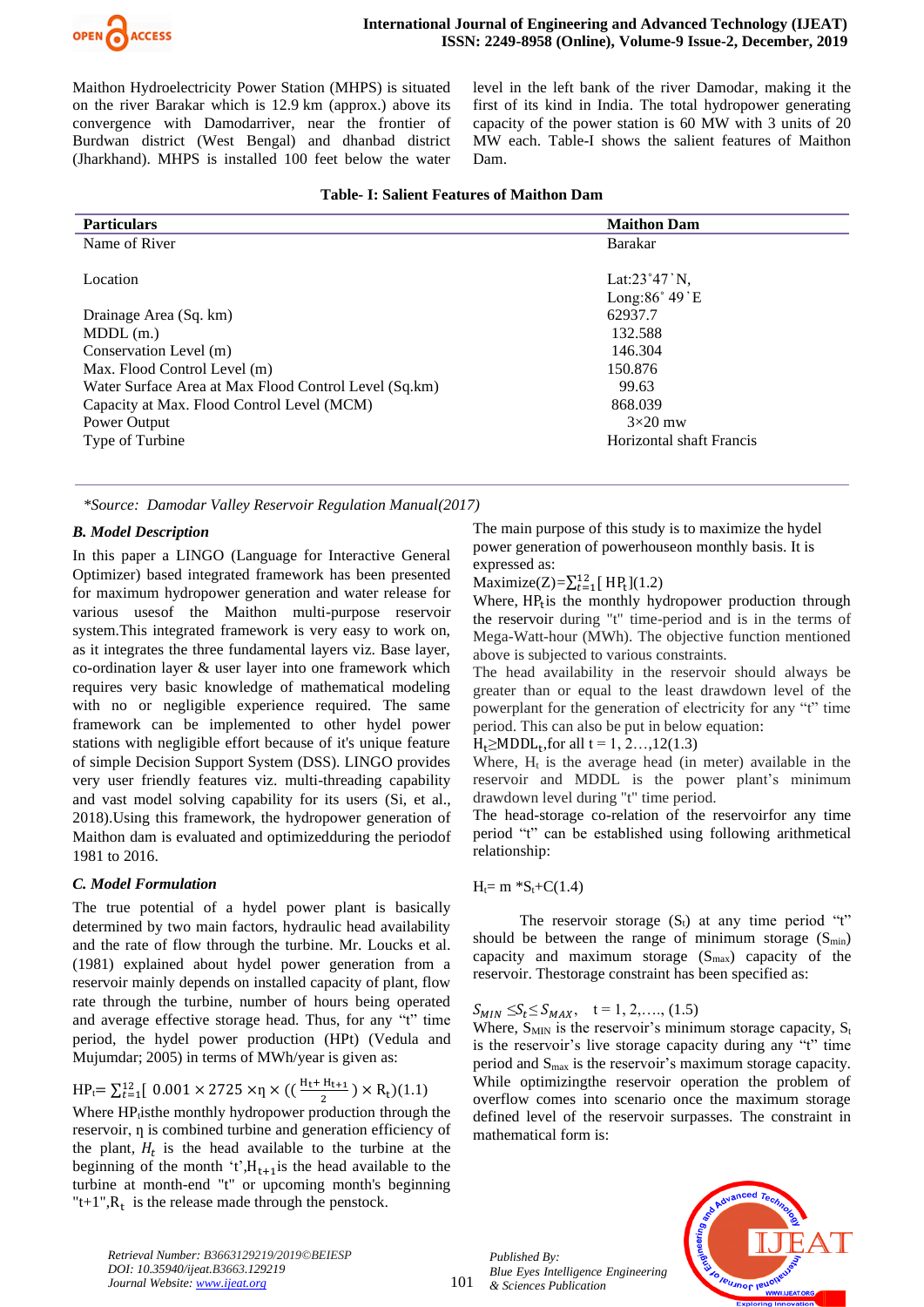$O_t = S_{t+1} - S_{MAX}$ ,  $t = 1, 2, \dots, 12(1.6)$ 

And  $O_t \geq 0$ , t = 1, 2, ..., 12(1.7)

Where, $O_t$  is overflow through spillwayduring any "t" time period.

The power generation of a hydroelectric power plant during any "t" time period should be equal to or less than the maximum designed power generation capacity of the powerplant.Maximum power production limit can be arithmetically represented as:

 $(HP_t) \leq E_{MAX}$ , t = 1, 2,..., 12(1.8)

Where,  $HP<sub>t</sub>$ is the hydro-power generated (MWh) during any "t" time period, E<sub>MAX</sub> is the maximum power (MWh) that can be generated in "t" time period.

The released water during any time period "t" from a reservoir ought to be equal-to or greater than the demand during that time period "t" and is equal-to or less than the maximum carrying capacity of the penstock. The release constraint for different demands can berepresented mathematically as:

 $D_t \le R_t \le C_p$ ,  $t = 1, 2, ..., (1.9)$ 

Where,  $D_t$  is the monthly demands from all the different sectors during the month "t",  $R_t$  is the release via reservoir for the month "t", and  $C_p$  is the maximum carrying capacity of the hydropower channel.

The strategy adopted for controlling flood is that, every month some free space must be allocated in reservoir to handle uncertainties.

 $S_{MAX} - S_t \geq (FZL - CZL)$ ,(1.10)

Where,  $S_{MAX}$  is the storage capacity of the reservoir, St is the live storage capacity of the reservoir during any "t" time period, FZL is the flood zone level and CZL is the conservation zone level.

For any reservoir network the correlation between monthly varying storages can be established using thecontinuity equation. For any given "t" time period,below is the equation which gives relation between storage in the reservoir, inflow, releases, environmental flow and overflow (losses) through the reservoir:

 $S_{t+1} = S_t + I_t - E_t - R_t - O_t$ ,  $t = 1, 2, ... 12$  (2.1)

Where  $S_t$  is the storage capacity of reservoir at the beginning of month "t",  $S_{t+1}$  is the storage capacity of the reservoir at the beginning of the month  $t+1$ ,  $I_t$  is the dependable inflow to the reservoir during the month "t",  $R<sub>i</sub>$  is the penstock release during the month "t",  $E_t$  is the evaporation losses from the reservoir during the month "t" and  $O_t$  is the reservoir's overflow during the month "t".

### **III. RESULTS AND DISCUSSION**

In this study a reservoir optimization model characterized by various constraints (Equation 1.1–2.1)has been applied to the Maithon reservoir in order to achieve the optimal reservoir operation policy for maximizing the hydropower production potential along with fulfillment of water supply for various other purposes simultaneously.For the present study the historical data of past thirty five years (1981-2016) has been taken to obtain the magnitude of inflow to the reservoir whose probability of occurrence is equal to or in excess of a specified percentage expedience viz. 50% (Wet),70% (Normal) and 90% (Dry) has been calculated and represented in graphical form in below Fig. 2.



**Fig. 2.Monthly dependable inflow (in MCM) for historical period (1981-2016)**

Fig. 2 shows the availability of higher averageinflow in monsoon period. The month of August is observed withmaximum inflow.For planning the allocation of water resources for various purposes, it is very much essential to assess the demand of water from various sectors such as domestic, industrial, irrigation, hydropower etc.The various water demands (MCM) to be fulfilled by Maithon reservoir has been shown below in Fig. 3.



*Retrieval Number: B3663129219/2019©BEIESP DOI: 10.35940/ijeat.B3663.129219 Journal Website[: www.ijeat.org](http://www.ijeat.org/)*

*Published By:*

*& Sciences Publication*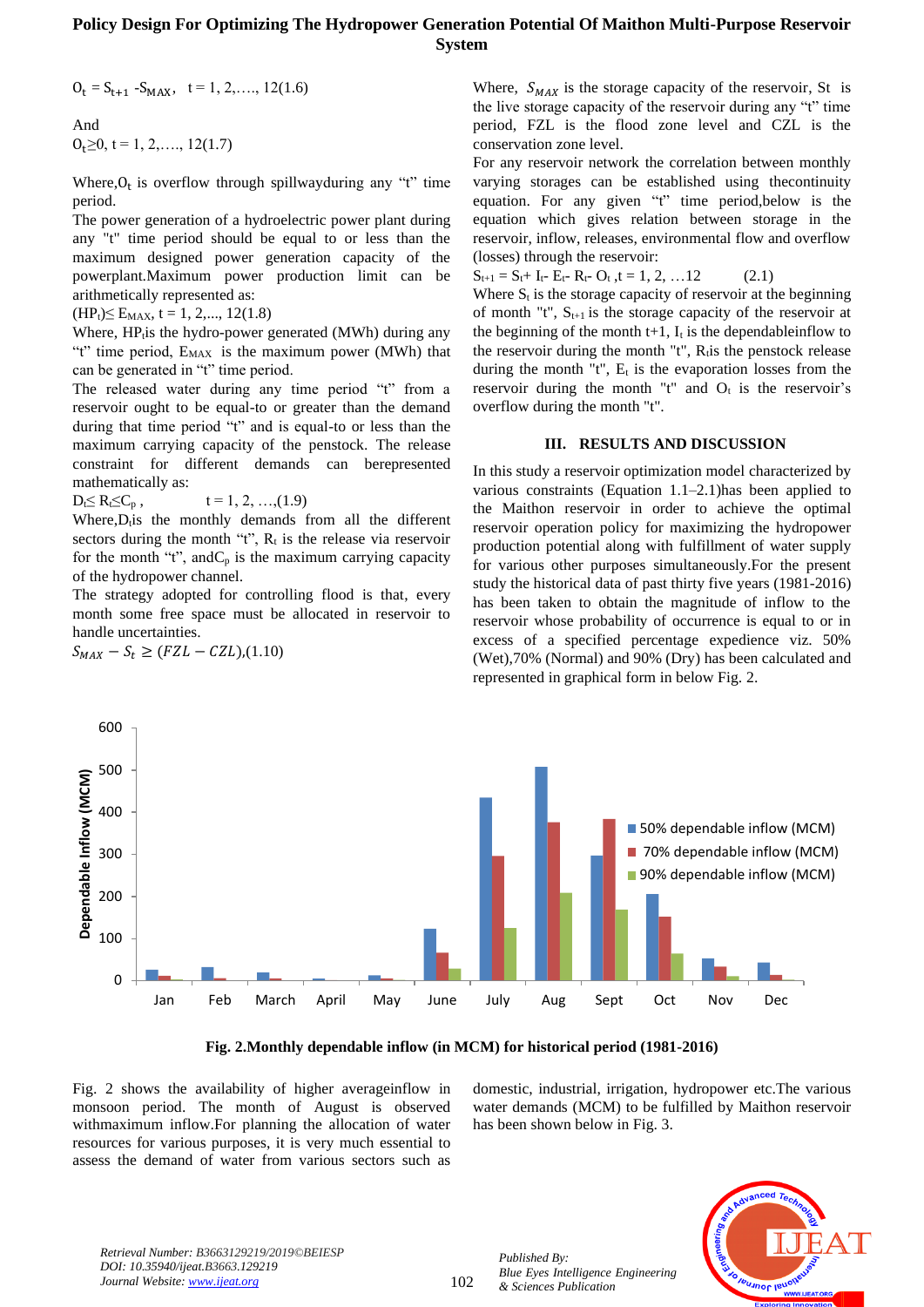



The results of the developed non liner programming model for the proposed scenariosunder different dependable inflow conditions are discussed in the following section.

## *D. Policy Generation for Maximum Hydropower Production*

On the basis of above formulated Non-linear Programming (NLP) modelseveral policies has been generated for each dependable inflow condition by considering the fact, that percentage fulfillment of drinking water demandsand industrial water demands is 100%in all the three segments i.e. pre-monsoon (April-May), monsoon (June-October) and post-monsoon (November-March) under all the three dependable inflow condition for each policy. As, a greater amount of rainfall is received during the monsoon season and a lesser amount of water is required from irrigation sectorduring monsoon, therefore the percentage fulfillment of irrigation water demand has also been considered 100%for post-monsoon season under each policy for all the three dependable inflow conditions in all the three segments.Different polices has been generated by varying the percentage fulfillment of irrigation water demands during pre-monsoon and monsoon season under each dependable flow condition for each policy. These policies will be helpful to the reservoir operators in evaluating and analyzing the full reservoir potential of the reservoir system.

Under each dependable inflow scenario (inflow conditions) several policies have been generated and analyzed.

## *Case I) Hydropower Generation for Different Policies Under 50% Dependable Inflow Conditions*

Under 50% dependable inflow condition five policies have been analyzed and the developed policies arediscussed below

According to pol-1, all the demands are fully satisfied in all the three segments except irrigation demand, which is satisfied up to 95% timesduring monsoon and pre-monsoon season. Similarly according to pol-2,all the demand are fully satisfied expect the irrigation demand,which is 85% for monsoon and pre-monsoon season. Underpol-3, which fulfills 75% demand for irrigation during pre-monsoon and monsoon, all the other demands in this policy are completely fulfilled.For proposed pol-4, 65% irrigation demand for pre-monsoon and monsoon is considered at the same time keeping all the other demands in three segments are completely fulfilled.Inpol-5,all the demands are fully contentedexcept the irrigation demand. In this case the fulfillment of irrigation demand is 55% for pre-monsoon and monsoon season. Table-II shows the amount of hydropower generated per year under 50% dependable inflow for five different policies.

| <b>Dependable</b>    | <b>Policy</b>  | <b>Pre-Monsoon</b><br>Segment<br>$(Apr - May)$ |                      | <b>Monsoon Segment</b><br>$(June - Oct)$ |                   | Table-H.Hyuropower generation under 50% dependable him w<br>Post-<br><b>MonsoonSegment</b><br>(Nov - March) |                      | <b>HydropowerProduced</b> |
|----------------------|----------------|------------------------------------------------|----------------------|------------------------------------------|-------------------|-------------------------------------------------------------------------------------------------------------|----------------------|---------------------------|
| Inflow $\frac{6}{6}$ |                | <b>DIWD</b><br>$(\%)$                          | <b>IRD</b><br>$(\%)$ | <b>DIWD</b><br>$(\%)$                    | <b>IRD</b><br>(%) | <b>DIWD</b><br>(%)                                                                                          | <b>IRD</b><br>$(\%)$ | (MWh/yr)                  |
|                      |                | 100                                            | 95                   | 100                                      | 95                | 100                                                                                                         | 100                  | 131676.95                 |
|                      | 2              | 100                                            | 85                   | 100                                      | 85                | 100                                                                                                         | 100                  | 132491.09                 |
| 50                   | 3              | 100                                            | 75                   | 100                                      | 75                | 100                                                                                                         | 100                  | 132659.52                 |
|                      | $\overline{4}$ | 100                                            | 65                   | 100                                      | 65                | 100                                                                                                         | 100                  | 133026.13                 |
|                      | 5              | 100                                            | 55                   | 100                                      | 55                | 100                                                                                                         | 100                  | 133394.42                 |

# **Table-II:Hydropower generation under 50% dependable inflow**

\*DIWD= Drinking and industrial water demand; \*IRD=Irrigation water demand



*Retrieval Number: B3663129219/2019©BEIESP DOI: 10.35940/ijeat.B3663.129219 Journal Website[: www.ijeat.org](http://www.ijeat.org/)*

*Published By:*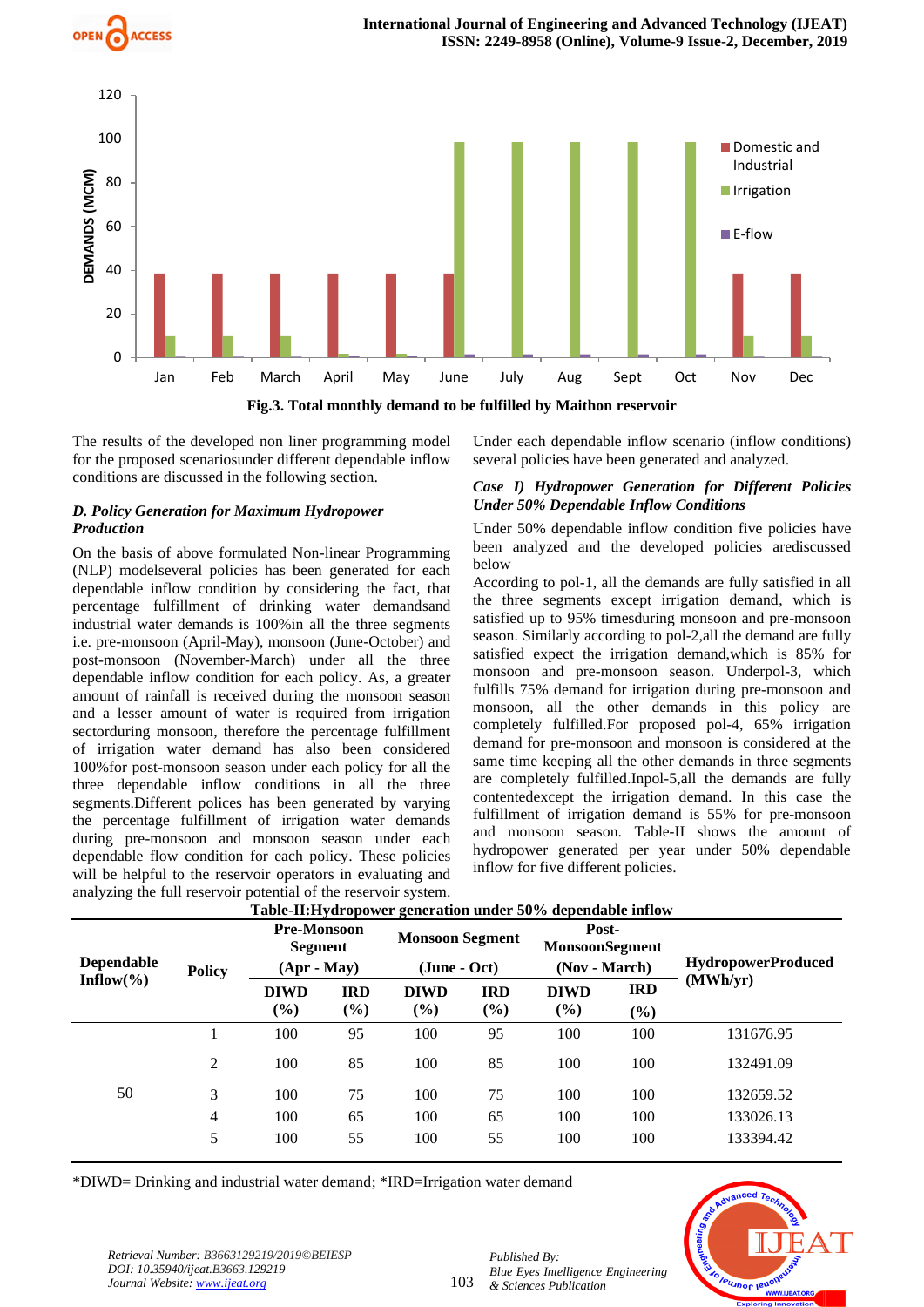Study reveals that, if some trade-offs in percentage fulfillment of irrigation demands could be set, the policies will results into optimized generation of hydropower. In Figure 4, segment wise total monthly power production under all the five policies for 50% dependable inflow condition has been shown.From the figure, it is observed that under all the policies, the monsoon season segment (June to October)have resulted the maximum production due

to high inflow and storage.During the pre-monsoon (April to May) season segment, the hydropower generation is very less because of the availability ofvery less amount ofinflow which results into lesser storage. Under post-monsoon (November to March) season segment the rate of power production is in the range ofmedium to high. Water stored during monsoon season can be used during this segment of the year in order to increase the power production rate.





## *Case II)Hydropower Generation for Different Policies Under 70% dependable inflow condition*

Under 70% dependable inflow condition 4 different policies also have been proposed anddiscussed as follows.Pol-1considers the fulfillment of 45% and 85% irrigation demand for pre-monsoon and monsoonseason respectively keeping all the demands completelyfulfilled.Under pol-2, which considers the 100% fulfillment of all demands except the irrigation demand, in this scenario 35% of irrigation demand is fulfilled during monsoon season segment and 75% during pre-monsoon season.In pol-3,all the demands are fully contentedin all the three segments except irrigation demand,the percentage fulfillment of irrigation demand under this trial is 25 % and 65% for monsoon and premonsoon season. According to pol-4,fulfillment of irrigation demand during pre-monsoon and monsoon season are 15% and 55% respectively all and other demands are entirelyfulfilled.Table-III shows the amount of hydropower generated per year under 70% dependable inflow for four feasible policies.

| <b>Dependable</b><br>Inflow $(\% )$ | <b>Policy</b> | <b>Pre-Monsoon</b><br>Segment<br>$(Apr - May)$ |                                            | <b>Monsoon Segment</b><br>$(June - Oct)$ |                   | Post-Monsoon<br><b>Segment</b><br>(Nov - March) |                      | <b>Hydropower</b><br><b>Produced</b> |
|-------------------------------------|---------------|------------------------------------------------|--------------------------------------------|------------------------------------------|-------------------|-------------------------------------------------|----------------------|--------------------------------------|
|                                     |               | <b>DIWD</b><br>$\left(\frac{9}{6}\right)$      | <b>IRD</b><br>$\left( \frac{6}{6} \right)$ | <b>DIWD</b><br>(%)                       | <b>IRD</b><br>(%) | <b>DIWD</b><br>$(\%)$                           | <b>IRD</b><br>$(\%)$ | (MWh/yr)                             |
|                                     |               | 100                                            | 45                                         | 100                                      | 85                | 100                                             | 100                  | 99281.96                             |
|                                     | 2             | 100                                            | 35                                         | 100                                      | 75                | 100                                             | 100                  | 100947.75                            |
| 70 %                                | 3             | 100                                            | 25                                         | 100                                      | 65                | 100                                             | 100                  | 101921.93                            |
|                                     | 4             | 100                                            | 15                                         | 100                                      | 55                | 100                                             | 100                  | 103015.14                            |

# **Table- III: Hydropower generation under 70% dependable inflow**

Under 70 % dependable inflow condition, segment wise total monthly power production is presented in Fig. 5. In this figure this is shown that, the maximum production of hydropower is during the monsoon season segment (same as in case of 50% dependable inflow condition) due to higher inflow and storage.Under this inflow condition the hydropower generation during the pre-monsoon season

segment is almost same or constant in all the policies. For the post-monsoon season segment, the variation in generation of hydropower is also very less. the scenario this can be concluded that during the monsoon season a greater amount of storage can be made in order to use it for hydropower generation during the Non-monsoon period.



*Retrieval Number: B3663129219/2019©BEIESP DOI: 10.35940/ijeat.B3663.129219 Journal Website[: www.ijeat.org](http://www.ijeat.org/)*

104

*Published By: Blue Eyes Intelligence Engineering & Sciences Publication*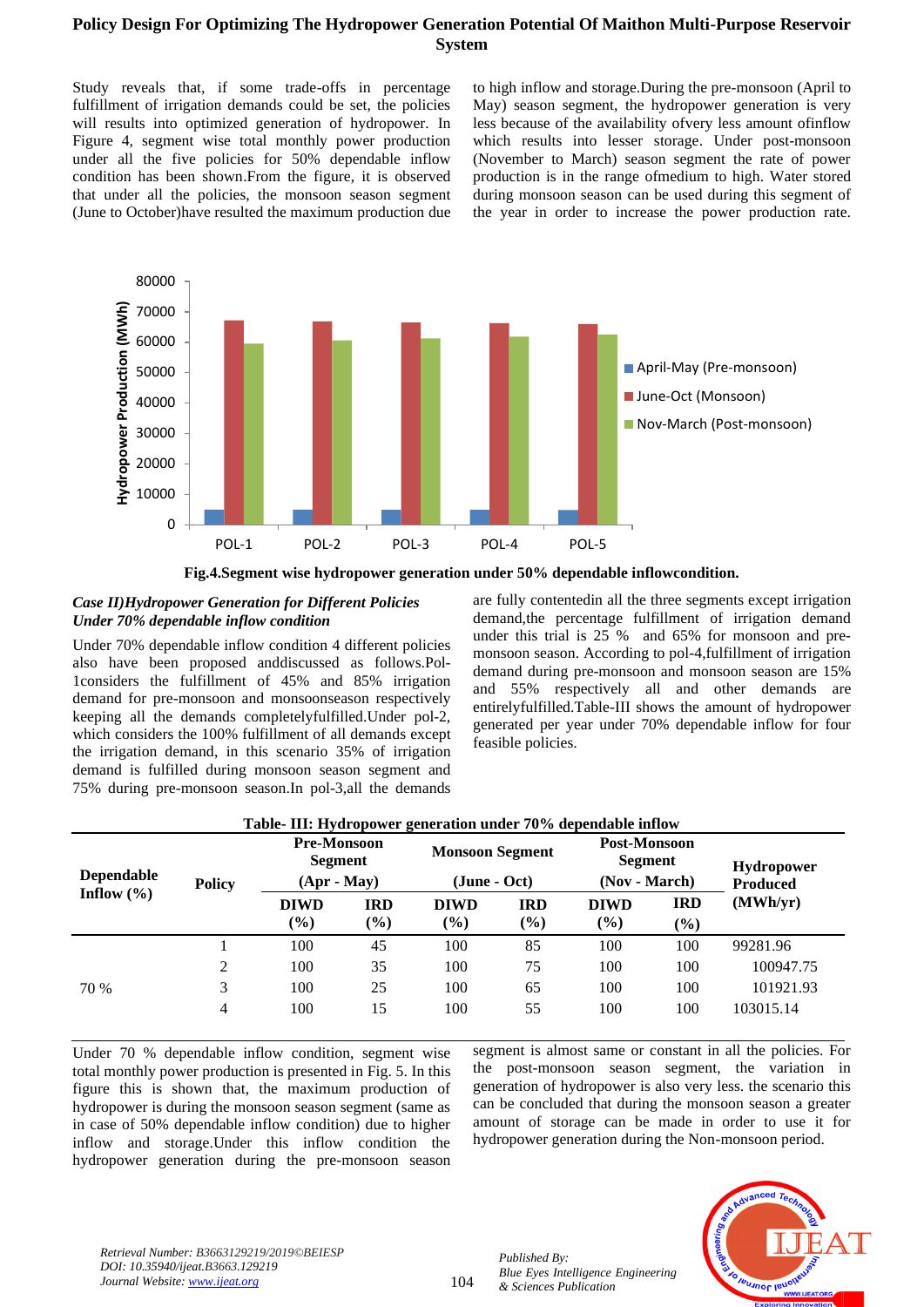



**Fig. 5.Segment wise hydropower generation under 70% dependable inflowcondition**

*Case III)Hydropower Generation for Different Policies Under 90% Dependable Inflow Condition*

For 90% dependable inflow under pol-1, the fulfillment of irrigation demand in all the three segments is zero percent considering the fulfillment of other demands as 80% in all the three segments.

| Table-IV:Hydropower generation under 90% dependable inflow |               |                                                |                      |                                          |                      |                                                 |                      |                                      |
|------------------------------------------------------------|---------------|------------------------------------------------|----------------------|------------------------------------------|----------------------|-------------------------------------------------|----------------------|--------------------------------------|
| <b>Dependable</b>                                          | <b>Policy</b> | <b>Pre-Monsoon</b><br>Segment<br>$(Apr - May)$ |                      | <b>Monsoon Segment</b><br>$(June - Oct)$ |                      | Post-Monsoon<br><b>Segment</b><br>(Nov - March) |                      | <b>Hydropower</b><br><b>Produced</b> |
| Inflow $(\% )$                                             |               | <b>DIWD</b><br>$\frac{6}{6}$                   | <b>IRD</b><br>$(\%)$ | <b>DIWD</b><br>$\frac{6}{6}$             | <b>IRD</b><br>$(\%)$ | <b>DIWD</b><br>$(\%)$                           | <b>IRD</b><br>$(\%)$ | (MWh/yr)                             |
| 90                                                         |               | 80                                             | $\Omega$             | 80                                       | $\theta$             | 80                                              | $\theta$             | 61782.77                             |

For 90% dependable inflow only one policy was feasible as the flow availability under this dependable inflow condition is very less, therefore the fulfillment of respective demands under this policy has also been considered as very poor. Hydropower generation corresponding to this dependable inflow condition has been shown in below figure.







*Retrieval Number: B3663129219/2019©BEIESP DOI: 10.35940/ijeat.B3663.129219 Journal Website[: www.ijeat.org](http://www.ijeat.org/)*

105

*Published By:*

*& Sciences Publication*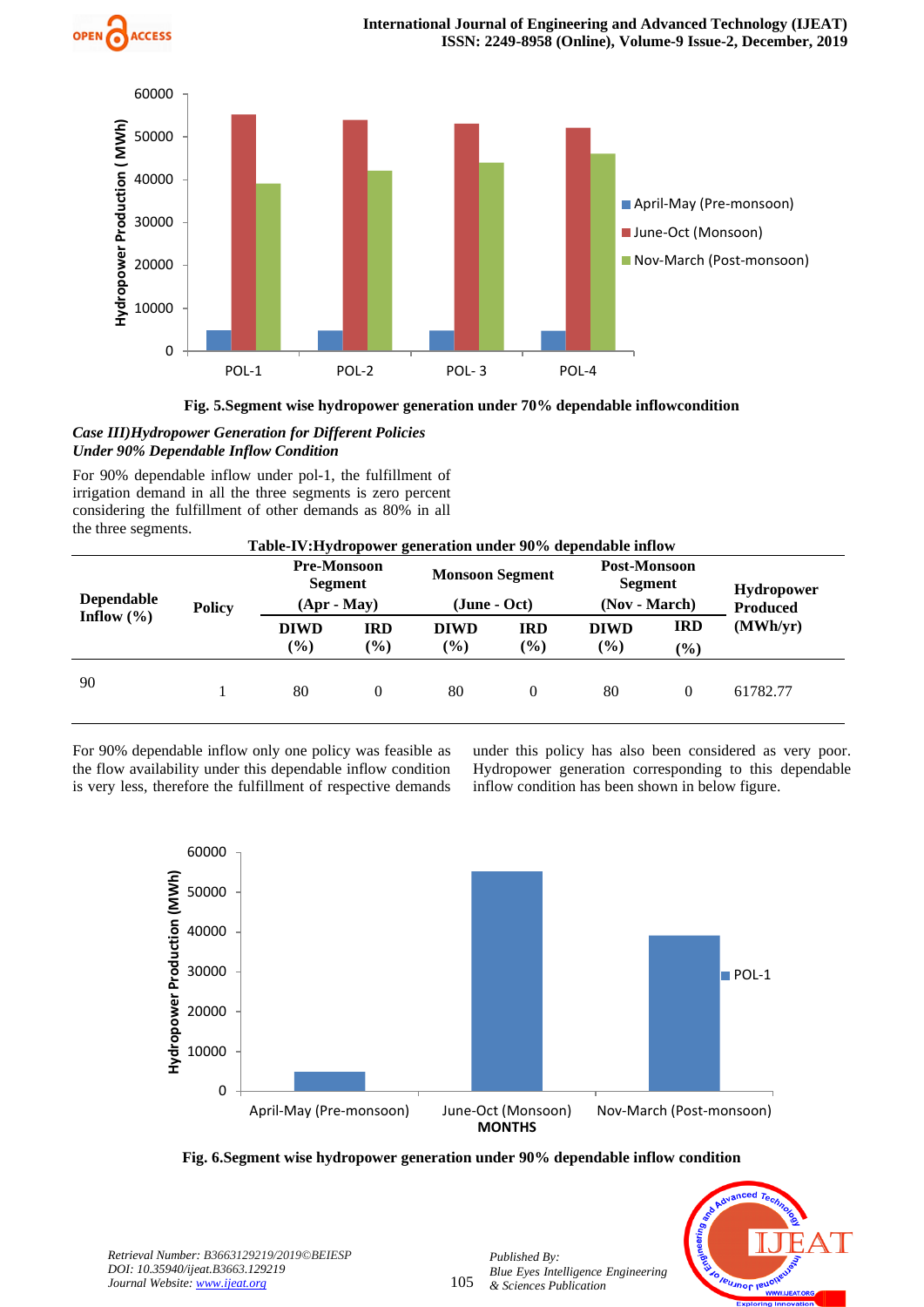## *E.Annual Power Production*

The total annual hydroelectric power production from various policies under the 50 %, 70% and 90% dependable inflow conditions are shown in below Table-V.Major observations from the Table-V is that hydropower generation is indirectly proportional to the inflow dependability. The reason behind this is that with increase in dependability level the quantity of inflow decreases. Also,

the various scenarios discussed shows that, with increase in the irrigation release the power production decreases. In order to resolve the problem of such conflicting objectives when eitherof the objective is not incidental, some trade-offs could be set in order the find out the optimum policy for hydropower generation. The combined annual hydropower generation corresponding to the policies generated under different inflow conditions has been tabulated below:

**Table-V:Annual hydropower generation potential of various policies under different inflow conditions**

**Policy Annual hydropower (MWh/yr) generation with respect to various policies underdifferent inflow conditions 50%70%90%Avg. last10 years production (MWh/yr)**

| 131676.9599281.96               | 61782.773 |
|---------------------------------|-----------|
| 2 132491.09 100947.75           |           |
| 3132659.52 101921.93 - 102958.3 |           |
| 4 133026.13<br>103015.14-       |           |
| 5133394.42-                     |           |
|                                 |           |

## *F. Firm Power Production*

Firm power is basically the power that is available with 100% reliability. It is generated with certainty without interruption at site. In this study, the optimized value of firm power for all the three different dependable inflow conditions i.e., 50%, 70% and 90% have been computed. For computing firm power a trial value of firm power, which can be computed each year 100% of the time has been assumed. This assumed value is adopted as a constraint in the LINGO hydropower optimization model. The firm power value for all the respective inflow conditions has been shown in following table-

**Table-VI:Firm power corresponding to different dependable inflow conditions**

| $-$ , $-$ , $-$ , $-$ , $-$ , $-$ , $-$ , $-$ , $-$ , $-$ , $-$ , $-$ , $-$ , $-$ , $-$ , $-$ , $-$ , $-$ , $-$ , $-$ , $-$ , $-$ , $-$ , $-$ , $-$ , $-$ , $-$ , $-$ , $-$ , $-$ , $-$ , $-$ , $-$ , $-$ , $-$ , $-$ , $-$ , |                 |  |  |  |  |
|-------------------------------------------------------------------------------------------------------------------------------------------------------------------------------------------------------------------------------|-----------------|--|--|--|--|
| <b>Dependable Inflow</b>                                                                                                                                                                                                      | Firm Power (MW) |  |  |  |  |
| 50%                                                                                                                                                                                                                           | 5.773           |  |  |  |  |
| 70 %                                                                                                                                                                                                                          | 3.421           |  |  |  |  |
| 90%                                                                                                                                                                                                                           | 2.647           |  |  |  |  |
|                                                                                                                                                                                                                               |                 |  |  |  |  |

## *G. Storage CurveUnder Various Policies*

The storage levels that should be maintained at the end of the any month "t"for the generation of maximum hydropower from various dependable inflow conditions i.e., 50%, 70% and 90% under various policies has been discussed in following section. On the basis of the various policies generated, the storage at the end of the month that is to be maintained for optimal hydropower generation has been shown in the figure below. For 50% dependable inflow the maximum storage has been spotted during the month of September. This is due to the availability of greater inflow during the monsoon season. Along with this the release constraint during the period of this month has also been found to be less because of the lesser demand from various sectors, resulting into greater storage. Analysis shows that, the reservoir generally reaches to the level of maximum storage during the season of monsoon (June-October). Fig. 7 highlightsthe end month storage corresponding to 50% dependable inflow scenario.



**Fig. 7End month storages under 50% dependable inflow**

*Published By:*

*& Sciences Publication* 

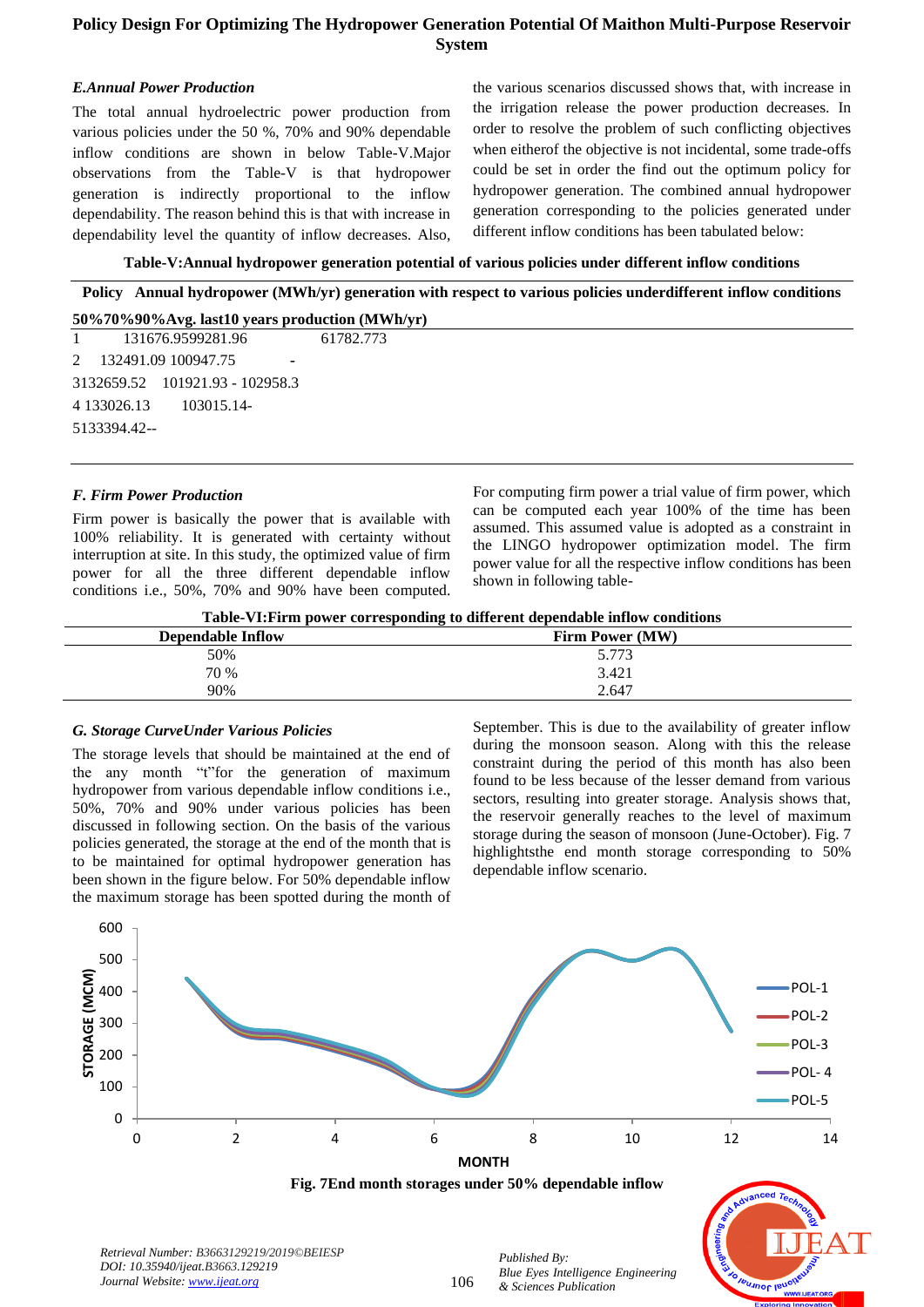

After analyzing all the policies this has beenconcluded that the storage of the reservoir is in decreasing trend during non-monsoon period due to very less inflow and release made from carry over storage only. The resulted final storage for 70 % and 90 % dependable inflow conditions has been shown in Fig.8 and Fig. 9 respectively.





**Fig.9.End month storage under 90% dependable inflow.**

## **IV. CONCLUSION**

This study suggests the effective application of constrained Non-linear Programming model by using the LINGO integrated framework for obtaining the efficient operating policy of Maithon multi-purpose reservoir system. Hydroelectric power produced in this study, under different dependable inflow conditions (50%, 70% and 90% dependable inflow) were compared with the existing average hydropower generation of last 10 years. It was observed that, the hydropower generations obtained under the different inflow scenarios are optimized compared to the existing policies generation.Among all the three dependable inflow conditions discussed above, the hydropower generation under 50 % dependable inflow is having maximum inflow resulting into maximum power generation.Under different scenarios, policy 5, under50% dependable inflow scenario has resulted the maximum power production of 133394.428 MWh/yrkeeping the percentage fulfillment of all the demands at 100% and irrigation demand at 55%. The study reveals that there is good scope for further research and development in this field.

#### **REFERENCES**

- 1. Anand, J., Gosain, A. K., &Khosla, R. (2018). Optimisation of multipurpose reservoir operation by coupling Soil and Water Assessment Tool (SWAT) and Genetic Algorithm for optimal operating policy (Case study: Ganga River Basin). Sustainability, 10, 1660;doi:10.3390/su10051660.
- 2. Arunkumar, R., &Jothiprakash, V. (2012). Optimal reservoir operation for hydropower generation using Non-linear Programming Model. Journal of the Institution of Engineers, 93(2), 111-120.
- 3. Barros, M.T.L., Tsai, F., Lopes, J.E.G., &Yeh, W. (2003). Optimization of large-scale hydropower system operations. Journal of Water Resources Planning and Management, 129(3), 178-188.
- 4. Barros, M.T.L., Zambon, R.C., Lopes, J.E.G., Barbosa, P.S.F., Francto, A.L.F., &Yeh, W.W-G. (2009). Impact of the upstream storage reservoir on itaipu hydropower plant operation. Proc. World Environmental and Water Resources Congress 2009 Great Rivers, ASCE, Kanas City, 4938-4946.
- 5. Chang, F.J., Lai, J.S. & Kao, L.S. (2003). Optimization of operation rule curves and flushing schedule in a reservoir. Hydrological Process, 17, 1623–1640.
- 6. Guariso, G., Rinaldi, S. &Soncini-Sessa, R. (1986). The management of Lake Como: A multi-objective analysis. Water Resources Research, 22(2), 109-120.
- 7. Lingo User Guide. (Lindo systems, Inc., Illinois, 2011), p. 834



*Retrieval Number: B3663129219/2019©BEIESP DOI: 10.35940/ijeat.B3663.129219 Journal Website[: www.ijeat.org](http://www.ijeat.org/)*

107

*Published By: Blue Eyes Intelligence Engineering & Sciences Publication*